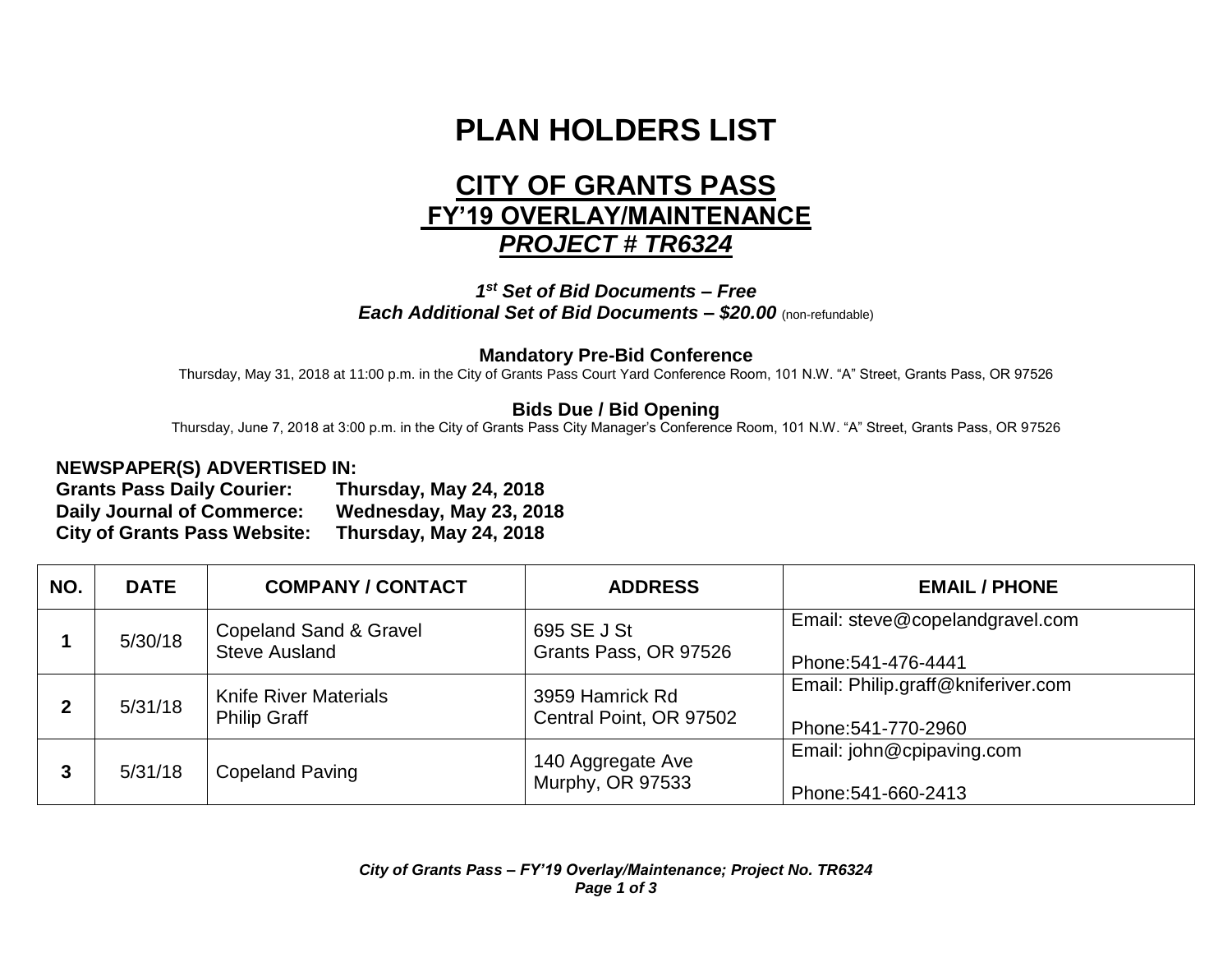| NO.              | <b>DATE</b> | <b>COMPANY / CONTACT</b> | <b>ADDRESS</b> | <b>EMAIL / PHONE</b> |
|------------------|-------------|--------------------------|----------------|----------------------|
|                  |             |                          |                | Email:               |
| $\boldsymbol{4}$ |             |                          |                | Phone:               |
|                  |             |                          |                | Email:               |
| $5\phantom{.0}$  |             |                          |                | Phone:               |
|                  |             |                          |                | Email:               |
| $6\phantom{1}$   |             |                          |                |                      |
|                  |             |                          |                | Phone:<br>Email:     |
| $\overline{7}$   |             |                          |                |                      |
|                  |             |                          |                | Phone:               |
|                  |             |                          |                | Email:               |
| 8                |             |                          |                | Phone:               |
|                  |             |                          |                | Email:               |
| $\boldsymbol{9}$ |             |                          |                |                      |
|                  |             |                          |                | Phone:<br>Email:     |
| 10               |             |                          |                |                      |
|                  |             |                          |                | Phone:               |
|                  |             |                          |                | Email:               |
| 11               |             |                          |                | Phone:               |
|                  |             |                          |                | Email:               |
| 12               |             |                          |                |                      |
|                  |             |                          |                | Phone:<br>Email:     |
| 13               |             |                          |                |                      |
|                  |             |                          |                | Phone:               |